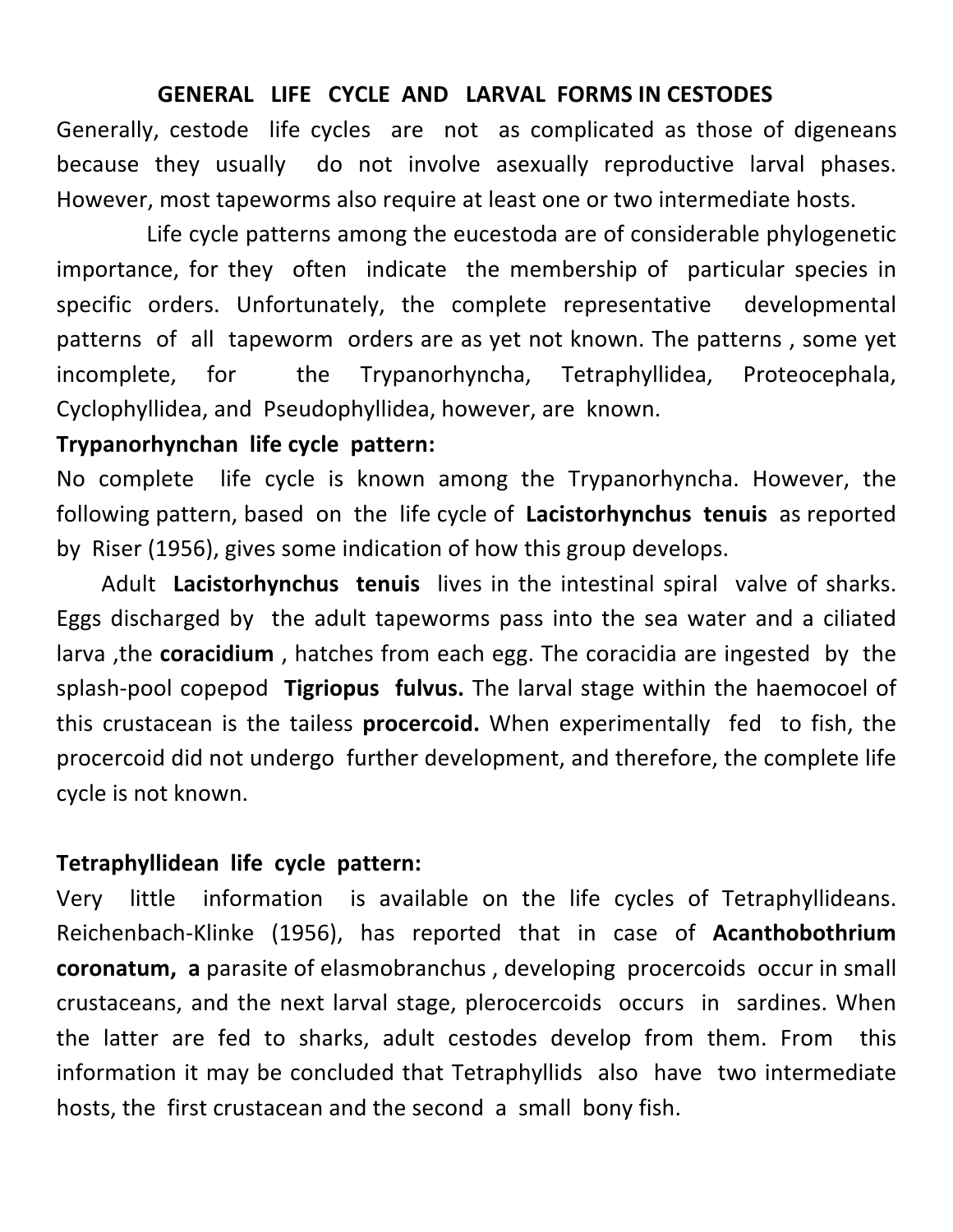## **Protocephalan life cycle pattern:**

In the order Protocephala eggs containing larvae known as **onchospheres** leave the host in feces. Generally these eggs are ingested by a copepod, in which the onchospheres (or hexacanth larvae), each bearing three pairs of hooks, escape and actively penetrate the gut wall,reaching the hosts haemocoel. In this position, the **onchospheres** develop into procercoid larvae. The procercoids often lack the characteristic **cercomer** – a small caudal appendage commonly found on this type of larva. If a cercomer is present, the characteristic hooks embedded in it are often absent. When the crustacean host is ingested by a definitive host, the procercoids invade such tissues as hepatic, muscular, and intestinal epithelium and develop into plerocercoid larvae with invaginated scolicies. These larvae migrate back into the lumen of the gut and metamorphose into strobilate adults.

### **Cyclophyllidean life cycle pattern:**

In the cyclophyllidea, the onchosphere bearing six hooks, also known as the hexacanth larva, remains passive in the egg shell or the uncilliated embryophore (a flexible membrane) until the embryo is ingested by a vertebrate or invertebrate intermediate host.

In species that normally utilize an invertebrate intermediate host, usually an arthropod, the onchosphere, upon hatching, penetrate through the hosts gut wall into the haemocoel and develops into a solid metacestode (the preadult stage that occurs in an intermediate host) known as a **cysticercoid**. The scolex of the cysticercoid is everted. In those that utilize a vertebrate intermediate host, the onchosphere penetrates the hosts intestinal lining and enters a venule. It is then carried in blood to some other area of the body where it develops into a metacestode with a scolex inverted in a vesicle (or bladder) and hence is known as **bladderworm** or **cysticercus**. When several scolicies develop a bladderworm , as in Taenia multiceps, the metacestode is referred as a **coenurus**.

Penetration by onchospheres into the intermediate hosts intestinal wall is made possible secretions from glands present present in each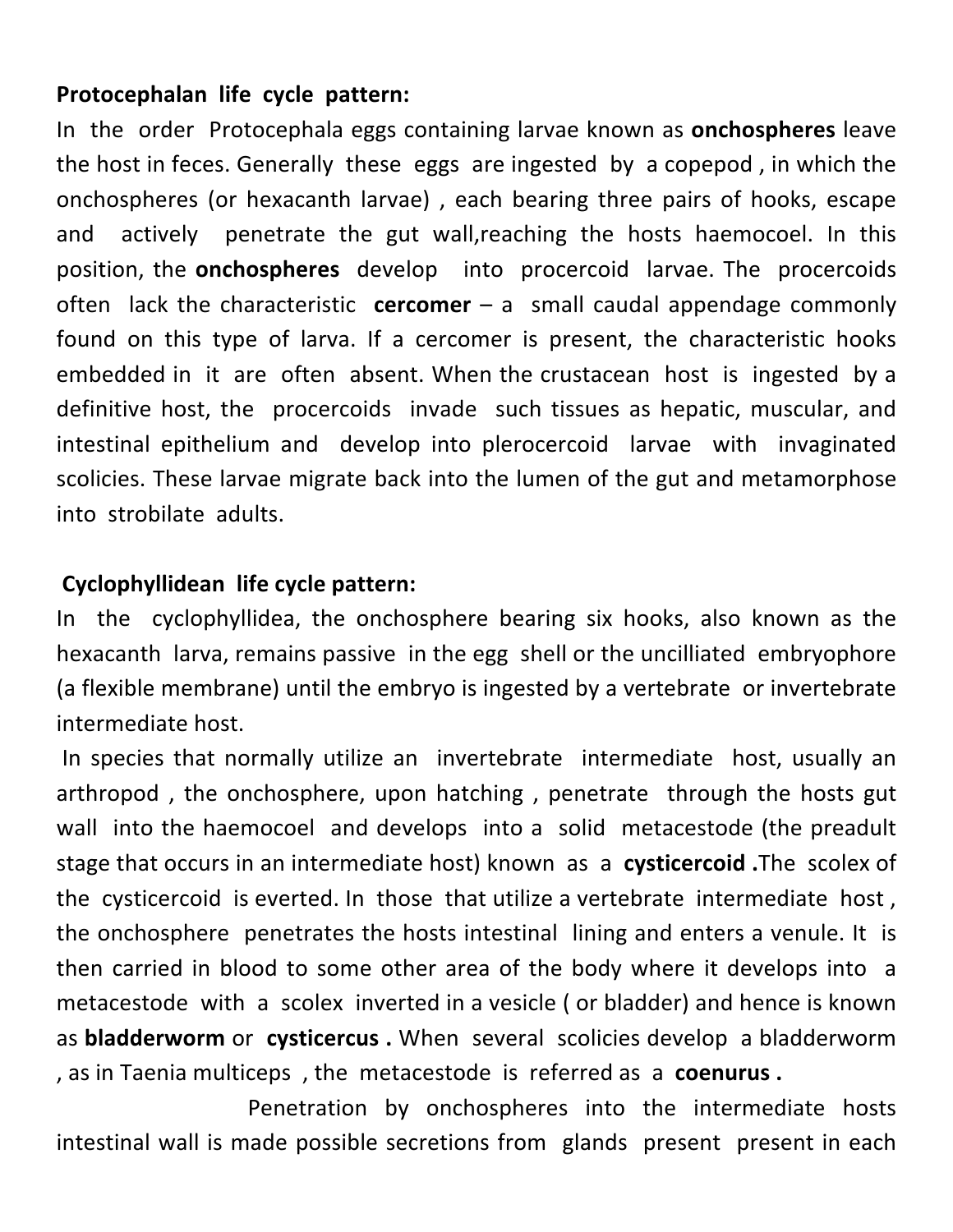onchosphere. Such secretions act on the ground substance of the hosts mucosa and also have a cytolytic effect.

In Echinococcus granulosus, the metacestodes display a third variation of scolex formation. In these daughter and grand daughter cysts are formed, the daughters originating as invaginations on the wall of the mother and the grand daughters as invaginations on the walls of the daughters. The walls of the second and third generation cysts, in turn, give rise to a number of protoscolicies, which protrude into the cystic spaces referred to as brood capsules. Thus, a large bladder -worm, known as a hydated cyst, is formed enclosing numerous protoscolicies, each of which can develop into an adult worm. A hydated cyst commonly measures 10 mm or more in diameter, and may contain thousands of protoscolicies. When the intermediate host harboring hydated cyst, cystercerci, or coenuri is ingested by the definitive host, each scolex develops into an adult.

Evagination of the scolices of certain tapeworm larvae, once they reach the definitive hosts intestine, is sometimes referred to as excystation because these larvae may be enveloped by a protective cyst wall or capsule. Rotham, (1959) has shown larvae of such species as Hymenolepis diminuta, H. citelli, Vampirolepis nana and Oochoristica symmetrica requirw the hosts bile salts for activaton and excystation. The influences of bile salts, pepsin, trysin, and temperature on the excystation of certain cyclophyllidean cestodes.

#### **Pseudophyllidean life cycle Pattern:**

In pseudophyllidean, the onchosphere is covered with a ciliated embryophore. The larva hatching from the egg, known as coracidium is free swimming. Coracidia are ingested by the first intermediate host , usually a copepod, and in the intestine of this host the coracidia shed their ciliated coats while penetrating gut wall . In the copepods haemocoel, the larvae develop into elongate oval **procercoids** that retain the six larval hooks. The hooks are situated in a caudal protuberance, the cercomer. When the first intermediate host is ingested by a second intermediate host, procercoids develop into solid, worm like plerocercoids, each with an adult scolex. Finally, when the plerocercoid is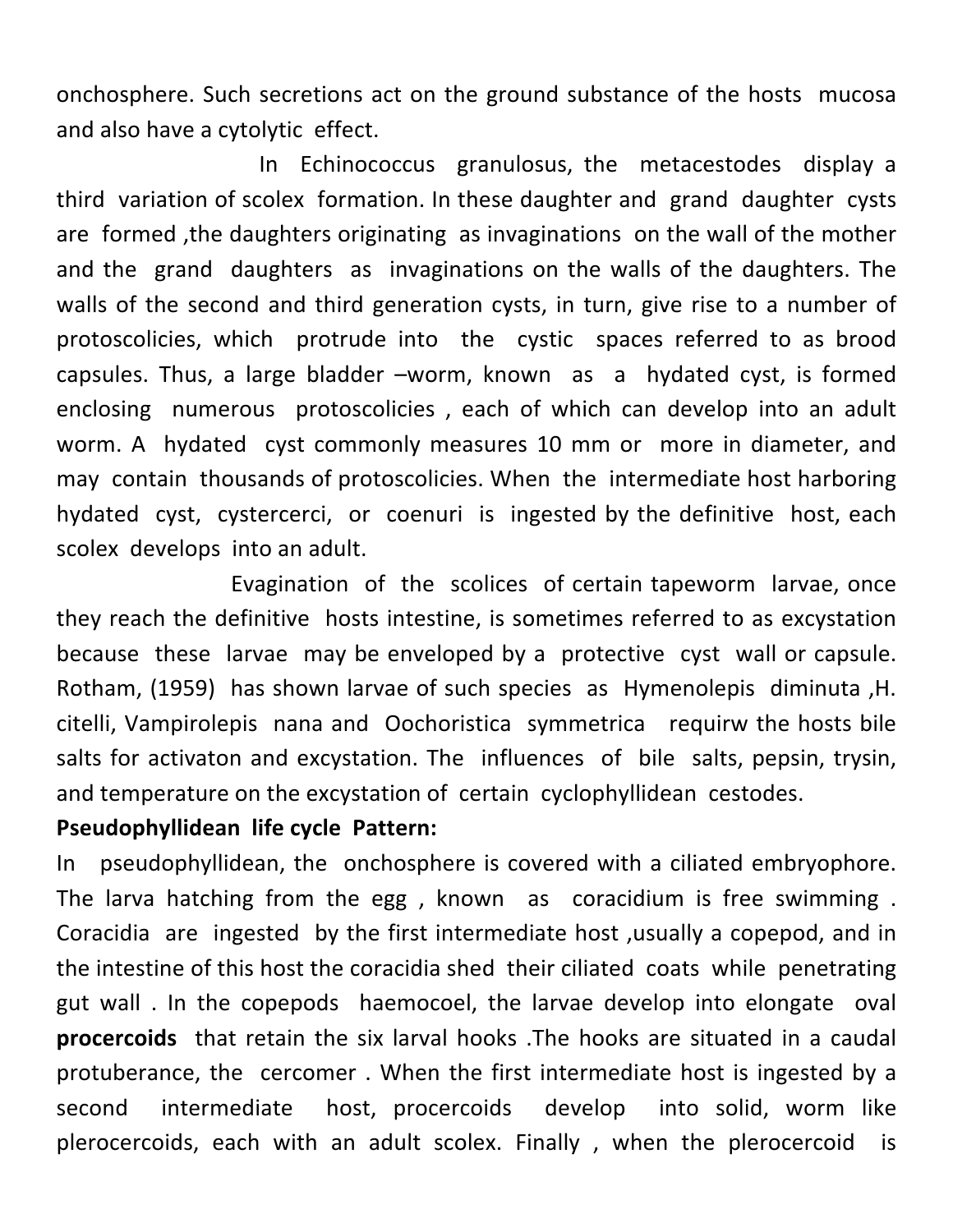ingested by the definitive host, the strobilate adult form of the parasite develops.

Pseudophyllidean eggs are similar to those of digenetic trematodes in that there is an operculum at one end .For the coracidium to escape, the operculum must be released. Studies have shown that the eggs of a number of pseudophyllideans can hatch in the dark, but light is required in some species. Even in species of the same or closely related genera, the eggs of some require light for hatching, whereas the eggs of others do not.

# **Lifecycle of the tapeworms/ Cestodes**

True tapeworms are exclusively hermaphrodites; they have both male and female reproductive systems in their bodies. The reproductive system includes one or more testes, cirri, vas deferens, and seminal vesicles as male organs, and a single lobed or unlobed ovary with the connecting oviduct and uterus as female organs. The common external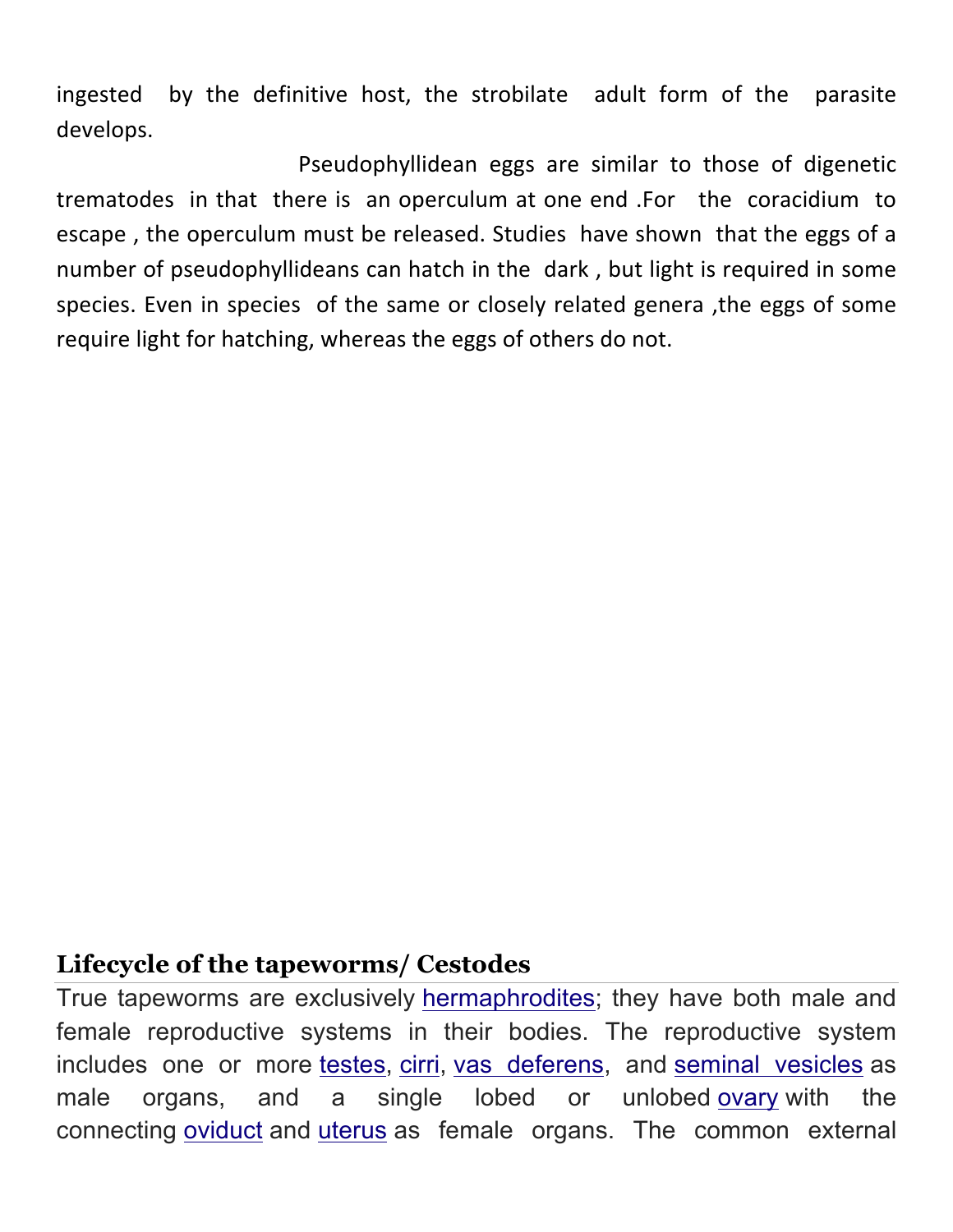opening for both male and female reproductive systems is known as the genital pore, which is situated at the surface opening of the cup-shaped atrium. Though they are sexually hermaphroditic, self-fertilization is a rare phenomenon. To permit hybridization, cross-fertilization between two individuals is often practiced for reproduction. During copulation, the cirri of one individual connect with those of the other through the genital pore, and then spermatozoa are exchanged.

The lifecycle of tapeworms is simple in the sense that no asexual phases occur as in other flatworms, but complicated in that at least one intermediate host is required as well as the definitive host. This lifecycle pattern has been a crucial criterion for assessing evolution among Platyhelminthes. Many tapeworms have a two-phase lifecycle with two types of hosts. The adult *Taenia saginata* lives in the gut of a primate such as a human, but more alarming is *Taenia solium*, which can form cysts in the human brain. Proglottids leave the body through the anus and fall onto the ground, where they may be eaten with grass by an animal such as a cow. If the tapeworm is compatible with the eating animal, this animal becomes an intermediate host. The juvenile form of the worm enters through the mouth, but then migrates and establishes as a cyst in the intermediate host's body tissues such as muscles, rather than the gut. This can cause more damage to the intermediate host than it does to its definitive host. The parasite completes its lifecycle when the intermediate host passes on the parasite to the definitive host. This is usually done by the definitive host eating a suitably infected intermediate host, e.g., a human eating raw or undercooked meat.

# [Book - DeBarns]

# **Life cycles**

Tapeworms are endoparasites in the guts of vertebrates. Their life cycles require one ,two, or sometimes more intermediate hosts, which are arthropods and vertebrates. The basic developmental stages are an onchosphere larva, which hatches from the egg , and a cysticercus or plerocercoid stage, which is terminal and develops into an adult. Although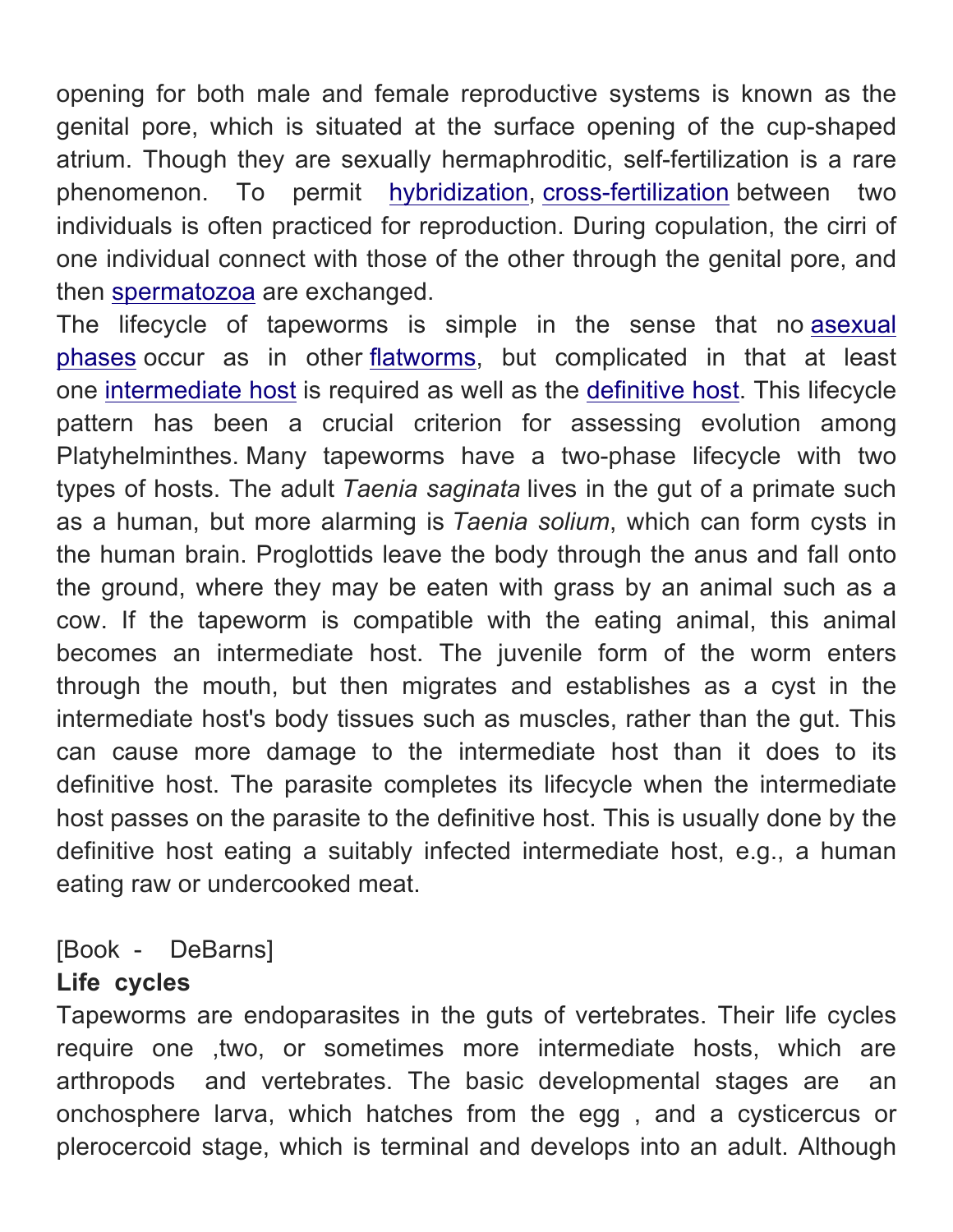the following few examples illustrate the basic life cycle patterns of tapeworms, variations exist.

 Diphyllobothrium latum, one of the fish tapeworms, is widely distributed and parasitic in the gut of many carnivores, including humans.when the eggs are deposited in with feaces in water, a ciliated , free swimming onchosphere (coracidium) hatches after an approximately 10 days development. The larva is ingested by certain copepod crustaceans. It penetrates the intestinal wall and develops within the haemocoel into a six hooked stage called a procercoid. When the copepod is ingested by a variety of fresh water fish, the procercoid , like the onchosphere , penetrates the fishes gut and eventually reaches the striated muscles of the fish to develop in to a plerocercoid stage. The plerocercoid,which looks like an unsegmented tapeworm,develops into an adult tapeworm when ingested by a definitive host.

 Species of the family Taeniidae are among the best known tapeworms . Taenia saginata, the beef tapeworm, is one of the most common species in humans,where it lives in the intestine and frequently reaches a length of over 3 meters.Proglottids containing embryonated are eliminated through the anus, usually with faeces. When an infected person defecates in a pasture, the eggs may be eaten by grazing cattle ,sheep,or goats. On hatching in the intermediate host ,an onchosphere larva ,bearing three pairs of hooks ,bores into the intestinal wall,where it is picked up by the circulatory system and transported to striated muscle . Here the larva develops into a cysticercus stage.The cysticercus ,sometimes called a bladder worm, is an oval worm about 10mm in length,with the scolex invaginated.If raw or insufficiently cooked beef is ingested by humans, the cysticercus is freed, the scolex evginates, and the larva develops into an adult worm in the gut.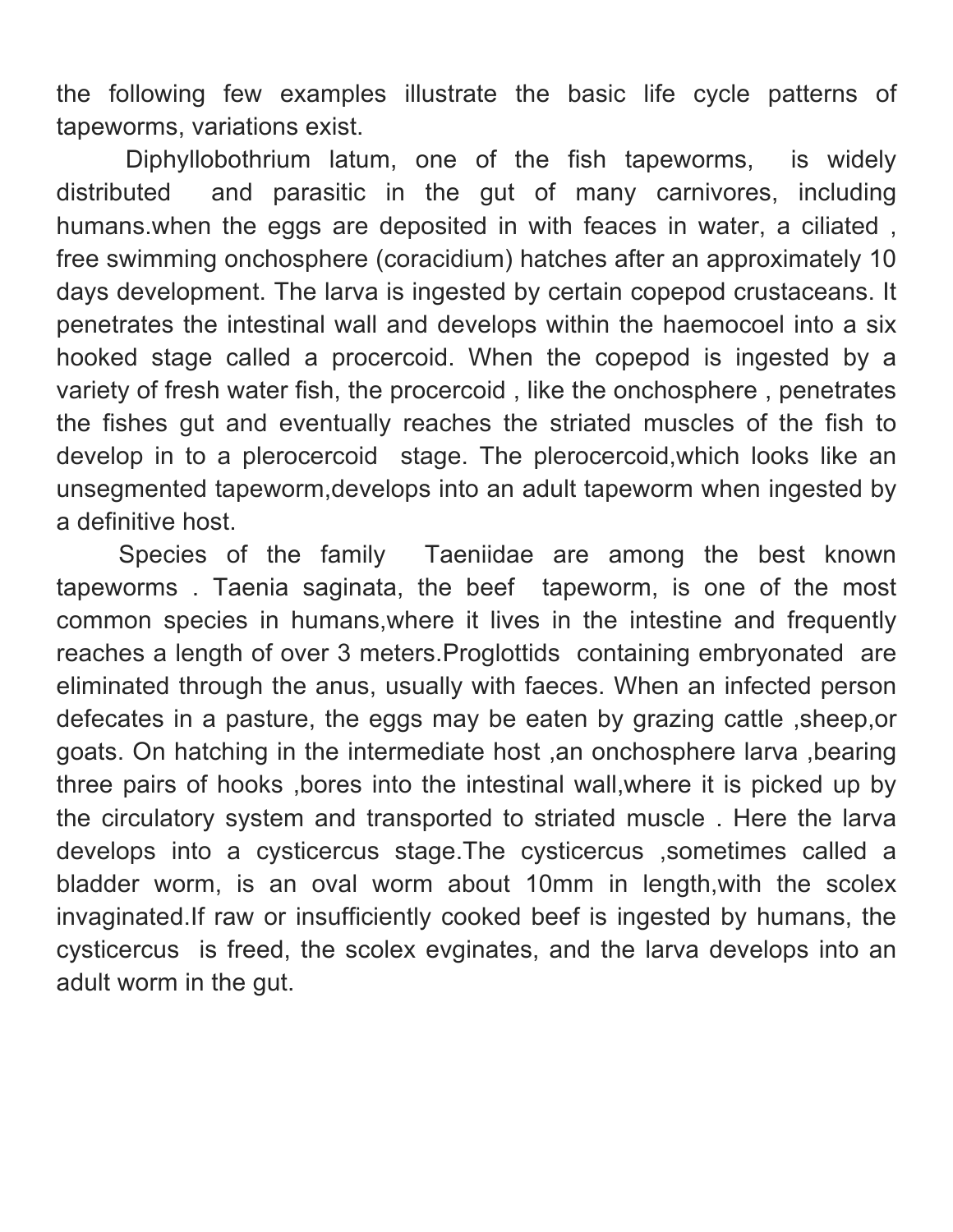## Larval forms of Cestodes

The common forms of metacestodes which occur in the life cycles of cestodes of domestic animals and man can be classified as follows:

**Procercoid**: This is the first metacestode stage in the life cycle of parasites such as the pseudophyllidea and Diphyllidea. The procercoid is solid bodied and bears hooks on the cercomer in the posterior region.

**Plerocercoid**: This follows the procercoid and occurs in the second intermediate host. Plerocercoids are elongate ,solid bodied metacestodes which bear an adult scolex (e.g., Diphyllobothrium latum). Some plerocercoids (e.g.,Schistocephalus) may show advanced development of the genitalia.

**Tetrathyridium** : An elongate, solid bodied metacestode with a deeply invaginated acetabular scolex.(e.g., metacestoides).

**Cysticercoid**: A metacestode with a single non invaginated scolex withdrawn into a small vesicle with practically no cavity (e.g., Dipylidium caninum). It has slightly developed bladder and solid posterior portion. It is present in invertebrates like insects, mite, lice etc in their haemocoel.Cysticecoid in invertebrate host is ingested by the final host for completion of their life cycle.

**Cysticercus** : A single scolex invaginated into itself in a large fluid containing vesicle or bladder (e.g., Taenia saginata T. solium).Cysticercus is a translucent cyst (10\5mm) with an opaque invaginated scolex equipped with suckers and hooks.Cysticercus is present in muscles of tongue,diaphragm,spleen,liver and mesentry.